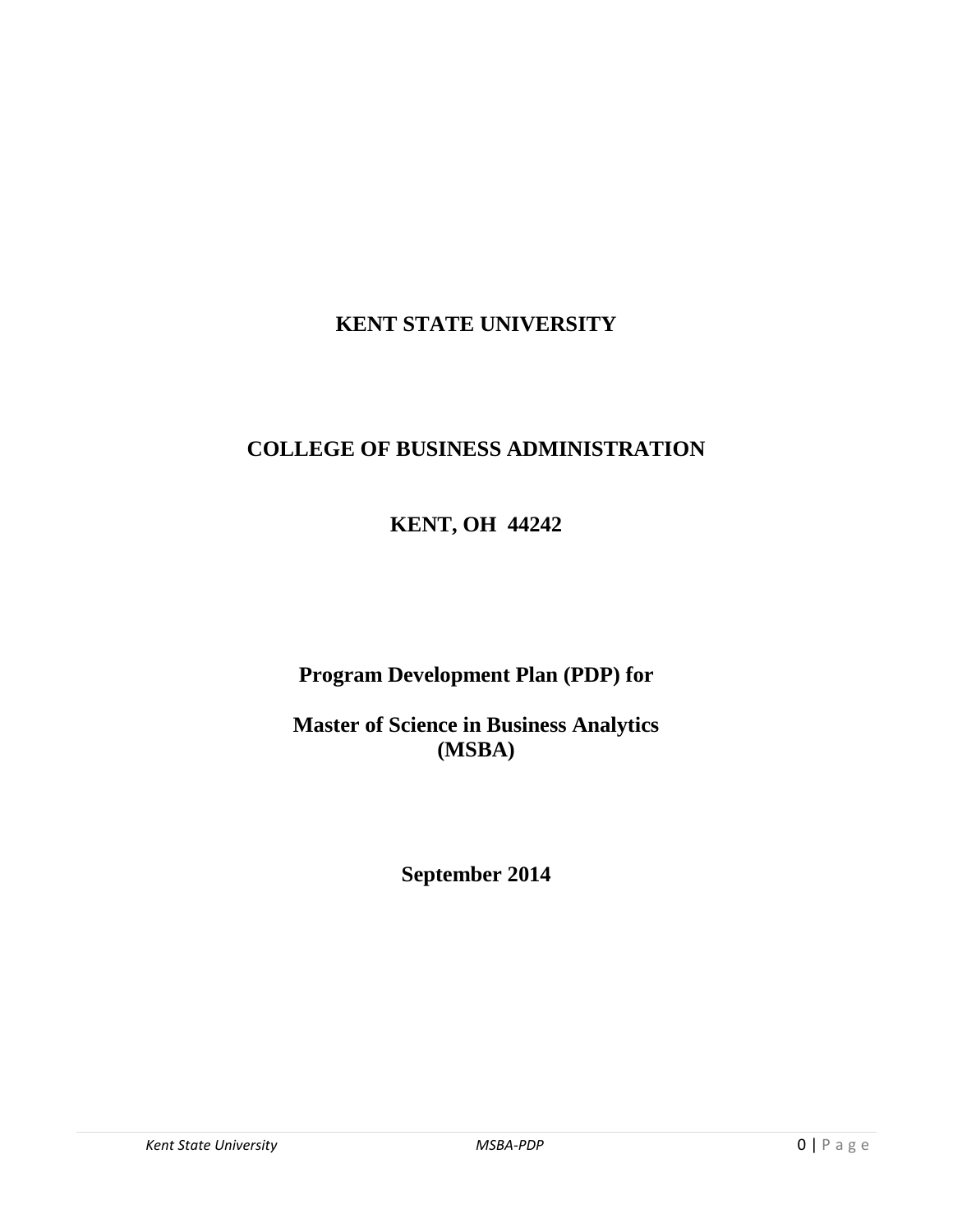#### **1. Designation of the new degree program, rationale for that designation, definition of the focus of the program and a brief description of its disciplinary purpose and significance.**

The College of Business Administration, Kent State University, proposes to establish a Master of Science in Business Analytics (MSBA). Analytics is the science of turning data into meaningful information a business could use for its competitive advantage. Demand for business analytics expertise transcends all areas of business including banking, healthcare, retail markets, manufacturing, finance and the public sector. As a diverse field that caters to the needs of equally diverse industries, business analytics programs are amalgamation of curricula from business, engineering, mathematics, information systems, statistics, and other cognate disciplines. Designating the degree at a master's level will enable the college to attract more mature students with either work experiences and/or strong STEM or business requisite baccalaureate proficiencies.

The College of Business Administration offers undergraduate majors in Accounting, Business Management, Computer Information Systems, Economics, Entrepreneurship, Finance, Managerial Marketing, and Marketing while graduate degrees are offered in MBA, EMBA, Masters in Accounting, and Masters in Economics, and Ph.D. in several concentrations. The proposed MSBA will draw from the college's diverse expertise in some of these disciplines to provide an interdisciplinary curriculum in business analytics. Graduates from the program will gain the knowledge that will enable them to glean meaningful information they need to provide business solutions from natural and often imperfect data.

There has always been need for data analysts. But, this need has become more acute in recent years due to proliferation of technologies, both for capturing and analyzing the data. Consequently, as sophistication in technology grows, the need for data analytics experts will continue to grow. At the present, there are substantially fewer experts in the field of data analytics than there are opportunities for them.

The disciplinary purpose of the program is to produce graduates that understand and are ready to implement business analytical methods in realistic business contexts. By being 'ready to implement' business analytical methods, we mean that the graduate is not only aware of the analytical methodologies in play but also has an understanding of the challenges involved in choosing the right problems or opportunities to address, selecting the best method(s) for analysis, interpreting the results into actionable solutions, and communicating and promoting the solution to stakeholders. Additionally, graduates of this program should be prepared to provide leadership throughout the entire process. The degree program, described in detail below, will provide opportunities for baccalaureate graduates from Business, Computer Science, Digital Sciences, Mathematics, Technology, etc. to advance and diversify their educational backgrounds in an emerging field with excellent potential for continued growth and employment.

#### **2. Description of the proposed curriculum.**

The proposed curriculum was developed through a combination of activities including bench-marking of leading programs (e.g. InformationWeek: 20 Top Analytics Programs<sup>1</sup>), workshops at international conferences (e.g. Decision Sciences Institute: Panel discussion on *Business Analytics Programs and Curricula*)<sup>2</sup>, weekly reading of practitioner newsletters (e.g. *Data Science Central<sup>3</sup>*), vendor informational meetings (e.g. TDWI & IBM<sup>4</sup>), vendor workshops (e.g. SAP Analytics<sup>5</sup>), the Guide to the Business Analysis Body of Knowledge<sup>6</sup>, invited talks at our *Center for Information Systems* (CIS) meetings on analytics from area practitioners<sup>7</sup>, personal discussions with many interested parties in both the academic and practitioner circles, and analyzing the content of leading analytics textbooks.

The process of building the curriculum began with a review of InformationWeek's top 20 analytics programs list. The first differentiating characteristic noted was the difference between *business* analytics programs and *non-*business programs. As one would expect, the business analytics programs tend to include more managerial and business-

4 http://events.tdwi.org/events/solution-spotlight-ibm-2014/information/cleveland.aspx

<sup>&</sup>lt;sup>1</sup> http://www.informationweek.com/big-data/big-data-analytics/big-data-analytics-masters-degrees-20-top-programs/d/did/1108042?

<sup>2</sup> http://convention2.allacademic.com/one/dsi/dsi13/

<sup>3</sup> http://www.datasciencecentral.com/profiles/blogs/check-out-our-dsc-newsletter

<sup>5</sup> http://scn.sap.com/community/uac/blog/2014/04/01/sap-university-alliances-americas-faculty-summer-workshops-2014

<sup>6</sup> IIBA International Institute of Business Analysis. *The Guide to the Business Analysis Body of Knowledge: Version 2.0 Framework*

 $^7$  CIS. (Nov 1, 2013), "Big Data." Joe Turk, Director for Technology Business Development, the Cleveland Clinic; Doug Meil, Chief Software Architect, Explorys; Gary Weber, IT Group Manager, Progressive.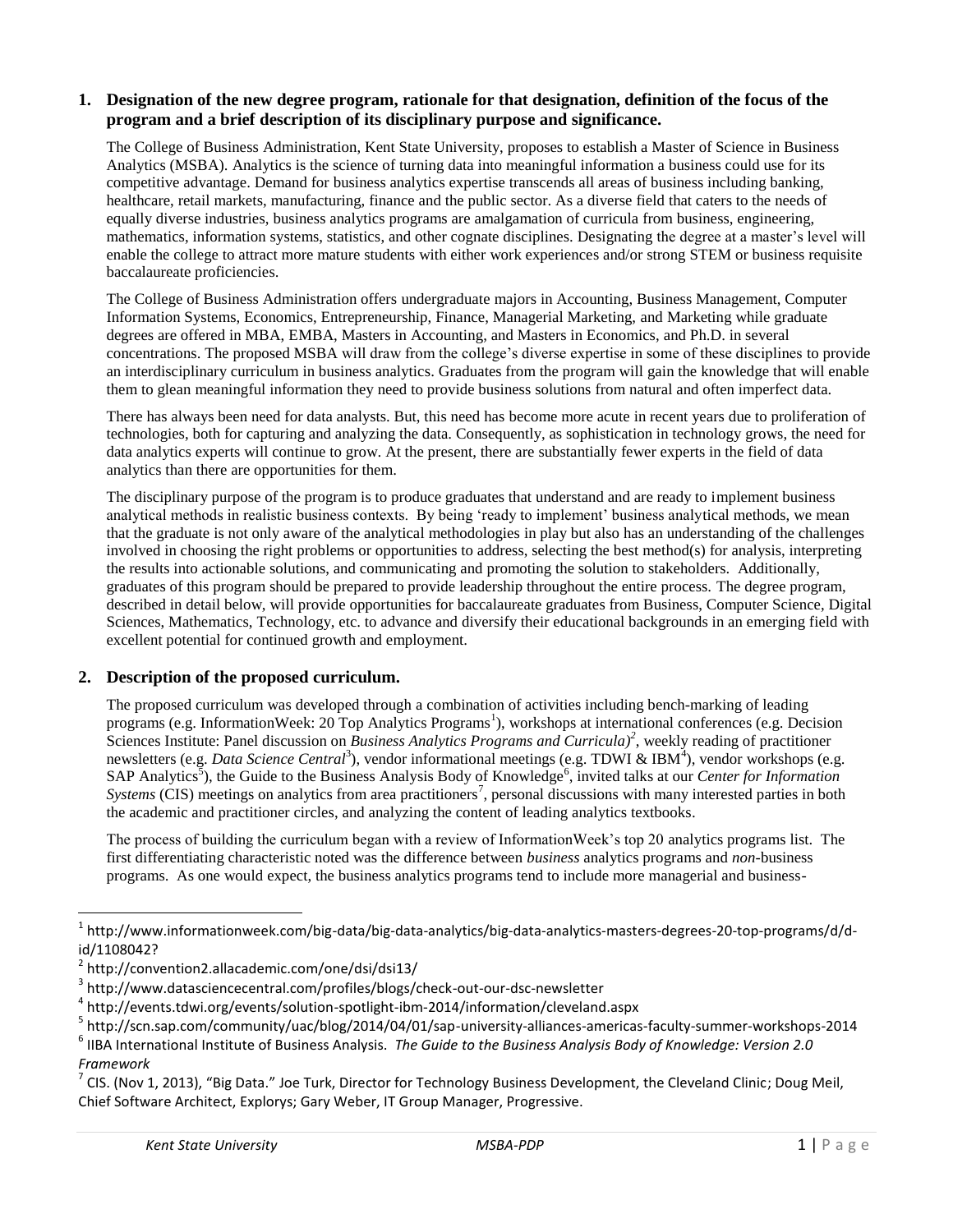oriented courses than the non-business analytics programs that are generally offered by schools of mathematics, statistics, and engineering. York University<sup>8</sup> in Toronto has a very good example of this type of program. In addition to a selection of data analysis and data management courses, they have courses titled: *Skills for Leadership*, *Analytics Consulting*, and *Case Analysis and Presentation Skills.* These courses clearly fall into our focal category of *Leadership and Decision-Making* and would not likely be present in a non-business analytics program. In our proposed curriculum, similar content can be found in the *Analytics in Practice*, *Business Analytics*, and *Capstone Project* courses. On the other-side, a non-business program that provides a good example of the alternative form is the Master of Science in Analytics (MSA) program offered by the Institute for Advanced Analytics at NC State<sup>9</sup>. It is unlikely that you would find a course specifically dealing with leadership and management in these more technicallyoriented programs offered outside of business schools.

After initial benchmarking that provided the three focal categories of the program, other sources were used to support this framework and additionally revalidate the model. An "analytical body of knowledge" (BOK) was constructed through reviewing another (BOK) from a professional society (The International Institute of Business Analysis or IIBA) and cross-referencing this with other MSBA programs, skill lists from the program at Villanova as well as from professional websites and textbooks. This produced a list of technical, managerial, and software skills that were relevant to the program. The final result balances these skill sets in the curriculum within our three foci model. No program can hope to include a comprehensive treatment of all possible analytical skills so prioritization was also part of the final selection of skills and the course designs to impart them.

This proposal is for a Master's level degree program in Business Analytics. The program will require students to have completed a baccalaureate degree in STEM disciplines such as engineering, computer science, mathematics, the sciences, or in business where they would have gained the requisite background for the program. Otherwise, prospective applicants will be required to take prerequisite courses, commensurate to their background, before they could be admitted into the program as full time students.

The degree plan is a one-year 30 credit-hour full-time program with part-time options. Twenty-four (24) of the hours will be required and six (6) will be electives. The curriculum will be balanced with respect to the coverage of problem types within functional business areas. Irrespective of their area of specialization, instructors of required courses will be expected to pull examples from all of the various business foci. There are substantial numbers of public datasets available within each functional area, where instructors could select appropriate examples and project scenarios in consultation with appropriate departmental units. Finally, the balance of the functional area coverage may be customized by selecting appropriate electives. As the program grows, it is expected that additional functional-area offerings will be developed, though initially, electives will be selected from predominantly existing method-based courses as well as a set of the most relevant business courses. Optimally, some or all of the function-specific elective courses should be designed and staffed by faculty in those areas.

The proposed degree balances data management, analysis, and communication and leadership using SAP, Oracle, Hadoop, SAS, R and other tools to graduate consummate data analysts who will have both analytical skills and the know-how to use and frame the knowledge to support strategic business decisions. The framework for the MSBA curriculum and course descriptions are presented in Appendix A.

#### **3. Administrative arrangement for the proposed program: department and school or college involved.**

The College of Business Administration has five departments—Accounting, Economics, Finance, Management & Information Systems (M&IS), and Marketing & Entrepreneurship each headed by a Chair who reports to the Dean of the College.

The MSBA degree program will be housed in the M&IS department. A subcommittee of the College's Graduate Council, made up of graduate faculty from the home department, will oversee curricula matters and qualifications of faculty teaching in the program. All marketing and advising responsibilities for the program will rest with the home department in consultation with the College's Marketing and Public Relations Office and Associate Dean for Graduate Programs.

<sup>&</sup>lt;sup>8</sup> [http://www.schulich.yorku.ca/client/schulich/Schulich\\_LP4W\\_LND\\_WebStation.nsf/page/MScBA+Program+Length](http://www.schulich.yorku.ca/client/schulich/Schulich_LP4W_LND_WebStation.nsf/page/MScBA+Program+Length)

<sup>+</sup>and+Curriculum?OpenDocument

<sup>&</sup>lt;sup>9</sup> http://analytics.ncsu.edu/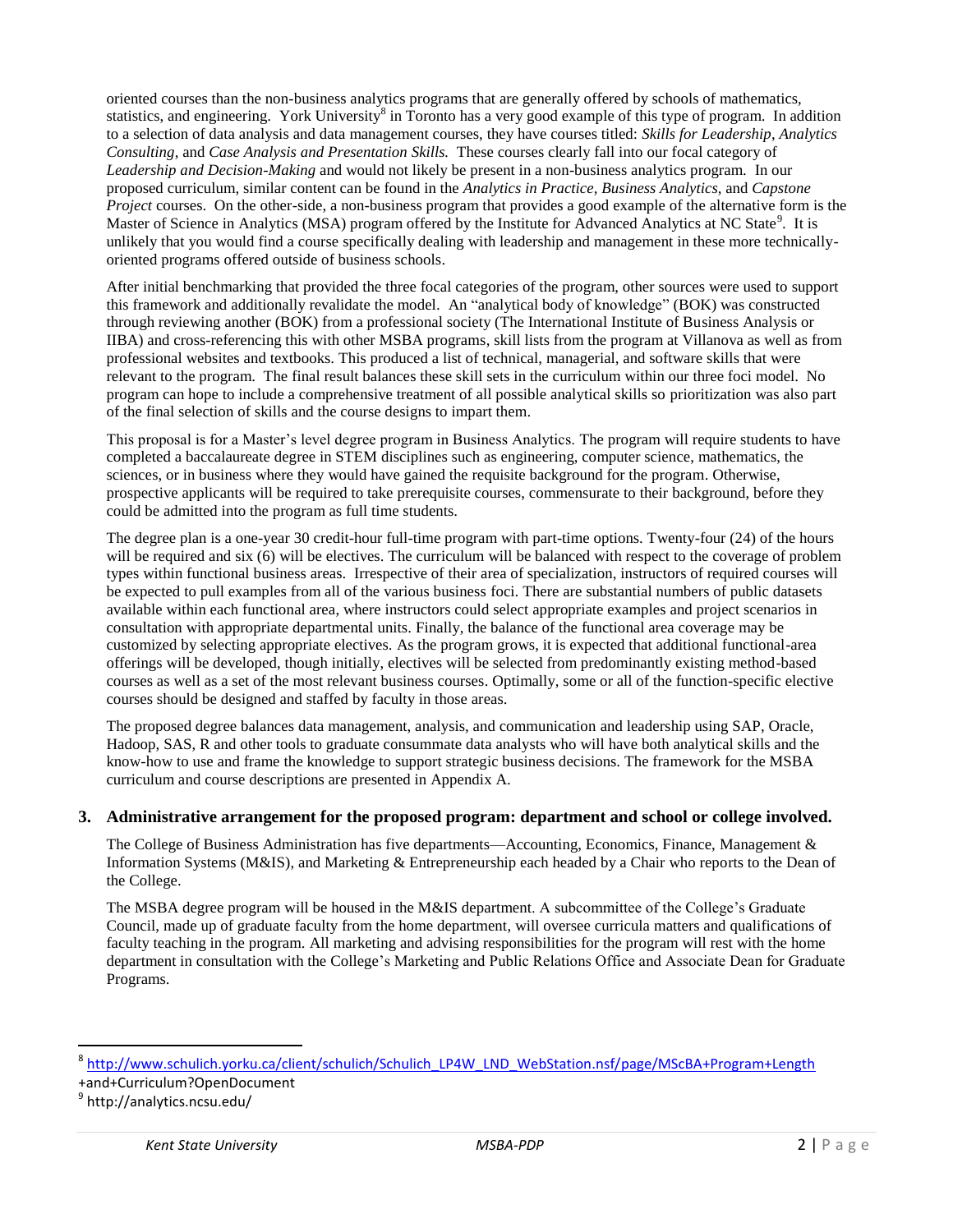### **4. Evidence of need for the new degree program, including the opportunities for employment of graduates. This section should also address other similar programs in the state addressing this need and potential duplication of programs in the state and region.**

In the past several years the general job outlook for various majors has been sporadic at best. However, job prospects for majors that are founded on educational fundamentals of STEM have been reasonably stable, with growth in areas such as analytics. The continuing need for target marketing by businesses has created data sources that were not possible only a few years ago. Data collection from web logs, smartphones, social media, business and sales transactions, among others, has created the new data mining industry, and demand for data analysts who can extract meaningful information from data. A Jobs Ohio<sup>10</sup> report that "data-driven marketing now accounts for about 3.3 percent of Ohio's gross domestic product…an industry that employs more than 20,000 Ohioans" buttresses the need for the proposed MSBA degree program. In a separate, recent survey of Northeast Ohio Employers, more than 90 percent indicated that they desire graduate business students to have proficiency in using statistical and analytical tools for data-driven decision making. In addition, analytic skills are among the top five desired by local employers.

Additionally, in a survey of Northeast Ohio businesses the respondents indicated that the cumulative increase in the number of analytics employees within their organizations would be by 97.5% over the next three years. In the intermediate to long-term time horizons 48% predict that employment opportunities will "increase dramatically", 48% predict it will "increase moderately", and 4% predict it will remain the same, while 0% believe the employment opportunities will contract. Other results from this survey can be found in Appendix A.

According to the U.S. Bureau of Labor Statistics<sup>11</sup> (BLS) 2022 projections, the fastest growing occupations include healthcare related professions, information technology, and data analytics (information security and marketing). But for medical practitioners like doctors, nurses, and therapists, the common thread among these occupations is data analytics. In the healthcare industry for example, there is strong need for collecting and analyzing patient information in all forms (text, voice, and video) on maladies, diagnosis, and treatment. The data complexity in this realm is exacerbated by government mandated healthcare laws and the deployment of electronic health records, which could be mitigated through analytics.

The BLS<sup>12</sup> 2012-2022 projections of *Job openings by occupational group* report show job openings (from both growth and replacement needs) of about 3,378,000 for healthcare practitioners and technical; 1,938,000 in healthcare support; and 1,308,000 in computer and mathematical fields. While the majority of these more than 6 million job openings are expected to be in actual healthcare service provision, a good proportion will be in support services that involve data analytics. With Ohio accounting for about 3% of the US GDP, about 180,000 of these job openings are likely to be in Ohio, with a good proportion being in data analytics. The 2012-2022 expected job growths in select areas that would have need for analytics is presented in Appendix B. The proposed MSBA degree program will provide graduates with the requisite knowledge they need to take advantage of these opportunities.

#### *Similar Programs in Ohio*

There are currently only two master's level analytics degree programs in Ohio (University of Cincinnati and Bowling Green State University), and an undergraduate specialization at The Ohio State and Bowling Green State Universities. Other ancillary programs also exist at the University of Akron (9 credit-hour MBA concentration), Cleveland State University (graduate certificate), and Case Western Reserve University (MS in Management-OR & SCM), which do not provide complete immersion as would a full master's degree program in business analytics. The proposed MSBA is designed to bridge this gap to meet the needs of students and employers in northeast Ohio. A table of these programs and their descriptions is presented in Appendix C.

## **5. Prospective enrollment.**

 $\overline{a}$ 

The proposed MSBA degree program will provide working professionals and students from baccalaureate programs opportunities for advanced degree in business analytics. The program is also complimentary to STEM programs at other northeast Ohio universities that could serve as feeders.

Northeast Ohio is home to more than 50 hospitals including world-renowned Cleveland Clinic and University Hospitals, over 200,000 healthcare and bioscience workers, and other businesses such as the Good Year Tire and Rubber Company, First Energy Corporation, The Timken Company and several others that are potential sources for enrollment and

<sup>&</sup>lt;sup>10</sup> Jobs Ohio, 2013/2014 annual report/Strategic plan<br><sup>11</sup> http://www.bls.gov/news.release/ecopro.t04.htm

 $\frac{11 \text{ http://www.bls.gov/news.release/ecopro.t04.htm}}{12 \text{ http://www.bls.gov/enub/000/2013/writer/occun)}}$  $\frac{11 \text{ http://www.bls.gov/news.release/ecopro.t04.htm}}{12 \text{ http://www.bls.gov/enub/000/2013/writer/occun)}}$  $\frac{11 \text{ http://www.bls.gov/news.release/ecopro.t04.htm}}{12 \text{ http://www.bls.gov/enub/000/2013/writer/occun)}}$ 

<sup>1&</sup>lt;sup>1</sup> http://www.bls.gov/opub/oog/2013/winter/occupations.htm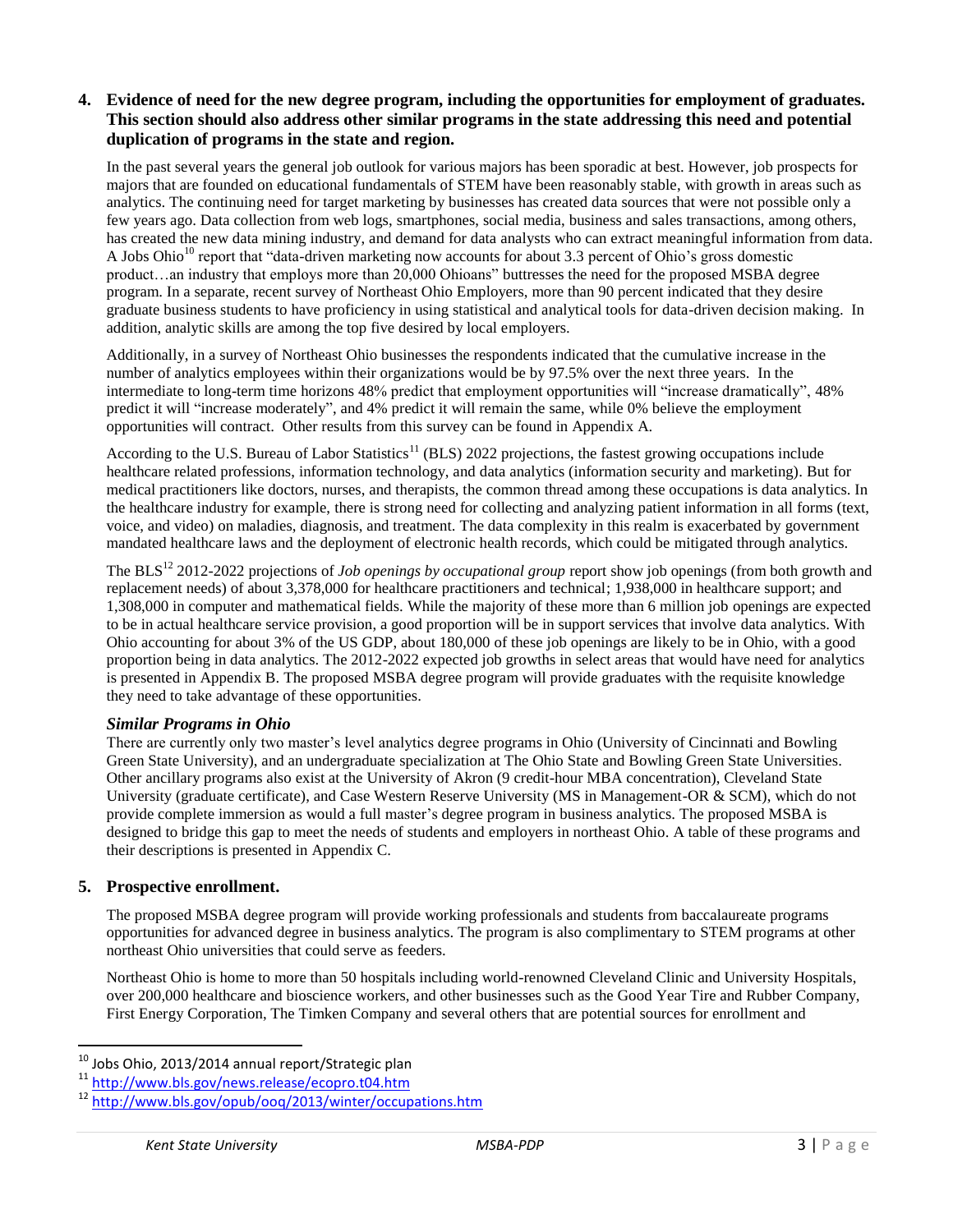employment of students of the MSBA program. Further, the more than 100,000 students in northeast Ohio colleges and universities provides another source for students who would want to gain knowledge in this burgeoning field of study in order to improve their marketability.

At the time of this writing the University of Cincinnati MSBA program enrolled about 100 students. Given the similarities between metropolitan Cincinnati and Cleveland, northeast Ohio population advantages noted earlier, feedback from our CIS group, and ongoing broader survey of interest in the MSBA degree program we expect to generate enrollment of about 30 students in the first year, 35 students in the second year, with excellent potential for continued growth. Our expectation is that at full capacity we would admit a cohort class of about 50 students each year.

It is reasonable to expect that much of the earlier enrollees for the MSBA degree program will most likely be baccalaureate degree graduates in business, computer science, digital sciences, and mathematics from Kent State University, similar and engineering programs from the University of Akron and Cleveland State University, and local businesses. More enrollments needed to sustain the degree program will come from marketing efforts to our PhD Project partner institutions, and other organizations and institutions across the country. The PhD Project is an organization established for the sole purpose of increasing the number of African American, Latino American, and Native American (AALANA) full-time tenure-track faculty in colleges of business.

### **6. Special efforts to enroll and retain underrepresented groups in the given discipline.**

Historically, underrepresented groups and women do not pursue degrees in STEM disciplines as much as they do in the arts and education. This is a national phenomenon that is not unique to Kent State University. In an effort to improve its ethnic diversity across its campuses Kent State University established the Division of Diversity, Equity and Inclusion, led by a Vise President, whose efforts to date have resulted in increased recruitment and retention of underrepresented groups. The MSBA degree program will gain from these successes and will be actively marketed to this group of students.

Furthermore, in recent years some organizations such as the PhD Project have embarked on efforts aimed at recruiting underrepresented groups into STEM-like disciplines. Kent State's College of Business Administration is a member of The PhD Project and has worked with that organization to advance its goals. The college will use its network of PhD Project member schools and non-member schools with predominantly AALANA and women population of students to market and recruit underrepresented groups. Also, the college has strong internship programs for master's level students and underrepresented groups are considered for awarding of scholarships.

#### **7. Availability and adequacy of the faculty and facilities available for the new degree program.**

Kent State University College of Business Administration is accredited by the AACSB and abides by that organization's strict standards for faculty qualifications and curricula rigor. With a Doctor of Philosophy (Ph.D.) degree in several disciplines the M&IS department faculty have the requisite expertise to offer the MSBA program.

## *Facility Resources for the Proposed MSBA*

The home department (M&IS) for the proposed MSBA degree program is the largest of all five departments in the College of Business Administration. The department supports two majors (Business Management and Computer Information Systems) and various minors at the undergraduate level, and Ph.D. in Business Administration in four concentrations— Operations Management, Information Systems, Human Resources, and Business Strategy. The department does not currently offer a Master's level degree program but offers several courses in support of the Master of Business Administration (MBA) degree program, and several other masters' level concentrations.

Business analytics is a data, technology, and expertise enabled curriculum which requires appropriate resources for success. Kent State University has a world-class library with over 1 million volumes. It is a member of the OhioLink library exchange system and the campus is connected through wireless computer networks. The library and wireless computer networks offer our professors easy access to research monographs and journals. Each of our faculty also has high speed computers in their offices to enable easy access to these resources.

The College of Business Administration is a member of the SAP University Alliance, which gives our students and professors access to one of the leading Enterprise Resource Planning (ERP) systems in the world. Since the college partnered with SAP, SAP has been integrated into several programs in the college to expose our students to one of the professional ERP systems they are likely to face after graduation. Germane to the MSBA degree program is SAP-HANA, SAP's platform for Big Data Analytics, which the MSBA degree program faculty members have at their disposal. Other research and analytics tools available to faculty and students include SAS, JMP, R and STRATA. However, in order to maintain the technology, data and advising needs for students in the program general fees of \$1,000 will be assessed on each student per year.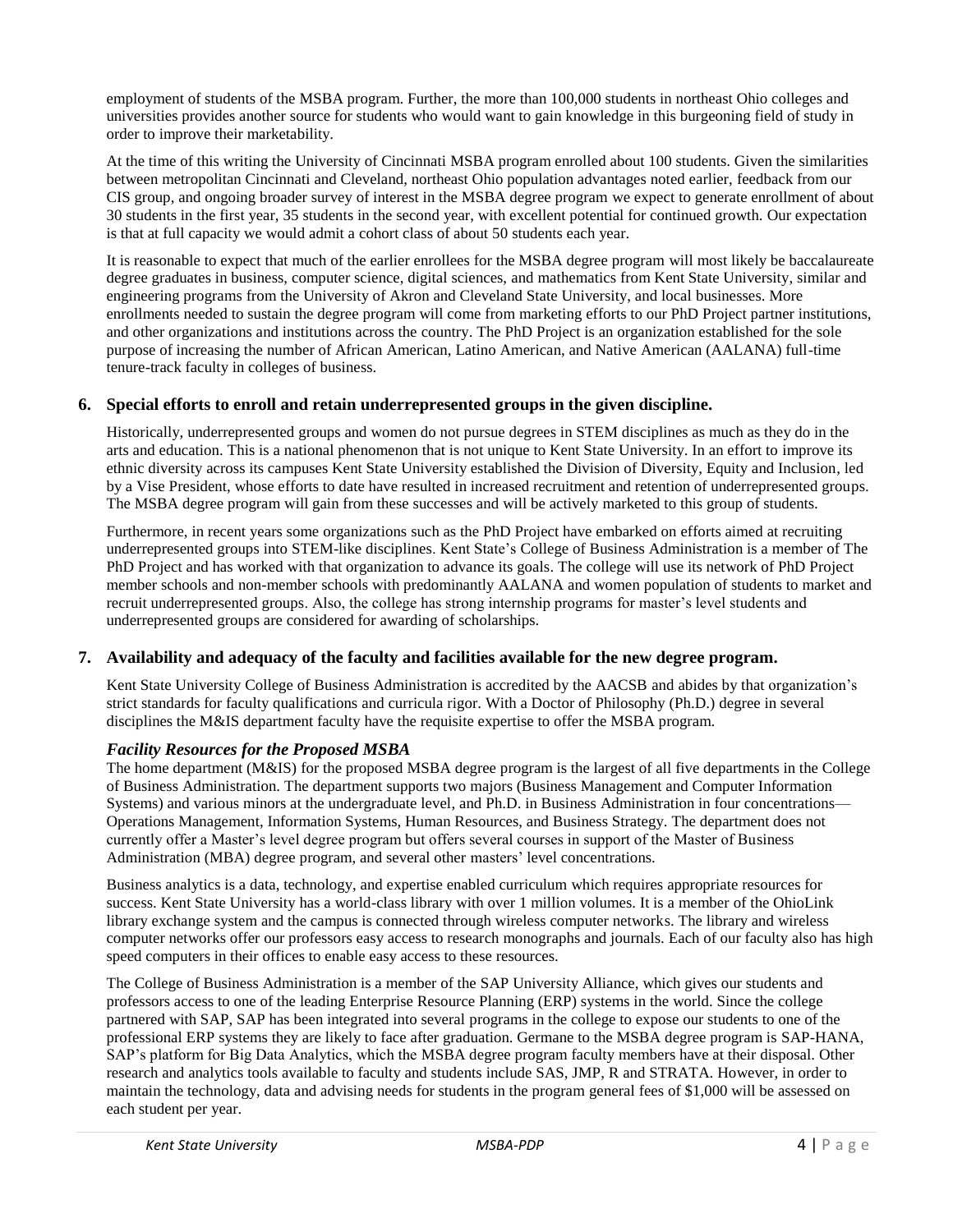### *Faculty Resources for the Proposed MSBA*

The M&IS department has a diverse core of 19 full-time faculty members, 7 of who have expertise in operations research and operations management, statistics, information systems, and supply chain management. This 7 faculty core has a combined teaching experience of more than 80 years and published more than 150 papers in the top research journals in their respective fields. Since additional courses will be required for the MSBA degree program, the college has committed to hiring 1 more tenure-track full time faculty member with established research and teaching records in business analytics, and 4 adjunct faculty members to augment the existing faculty core.

Other expertise in the college at the disposal of the department for the delivery of elective courses and discipline-based concentrations in the MSBA degree program includes more than 10 faculty members from marketing, economics, and finance, and several others from mathematics and computer science.

#### **8. Need for additional facilities and staff and the plans to meet this need.**

Five years ago Kent State University switched to the Responsibility Center Management (RCM) financial model where colleges and departments use business-type strategies to manage their operations. Under RCM, costs and revenues are taken into consideration when making decisions about the viability of existing or new programs. The MSBA degree program will be no exception and will undergo the same scrutiny as other programs. Since the establishment of this financial model, the College's RCM metrics have been consistently favorable. The college is committed to reinvesting some of those monies into faculty and curricula resources such as for the MSBA degree program.

The department has also been creative in managing and generating sustainable resources. It has performed well under the RCM financial model and is in a position to provide needed resources in support of the MSBA degree program. Further, the program has the full support of the College Dean and other departments in the college who have interest in, and continuing commitment to the program. As of now there are 7 faculty members in the MSBA degree program with one full time tenure-track and four adjunct faculty members planned. The need for more faculty resources will be assessed after the first two years of the program.

At the present, there is no plan for additional facility resources. But as noted, the College has the capacity to supply any needed resources and will do so when the need arises.

#### **9. Projected additional costs associated with the program and evidence of institutional commitment and capacity to meet these costs.**

Kent State University has majors in mathematics, business, economics, computer science, information systems, marketing, finance and other disciplines that provide strong foundation for an analytics program. Although the proposed MSBA degree program and faculty core will be housed in the M&IS department, expertise for offering it will be drawn from across the campus and the northeast Ohio business community. For example, two of the required courses in the program are offered through the Computer Science Department, and some elective courses are offered through four other departments.

Drawing from its strong faculty base in mathematics, information technology, and business, the Kent State University MSBA degree program will offer its students the tools they need to take advantage of the growing employment opportunities in data analytics. The college has also committed \$215,000 toward hiring more faculty members to augment existing faculty core, and provide advising and technology updates for the program. Additional resources will be made available as the program grows.

A five-year estimated budget for the MSBA degree program is shown in Appendix D. To the best of our knowledge and estimation, the program is expected to break-even by its second year of full operation, and progressively shows positive returns beyond that point.

The MSBA degree program has been approved by the College of Business Graduate Program Committee, the Associate Dean, and the Dean.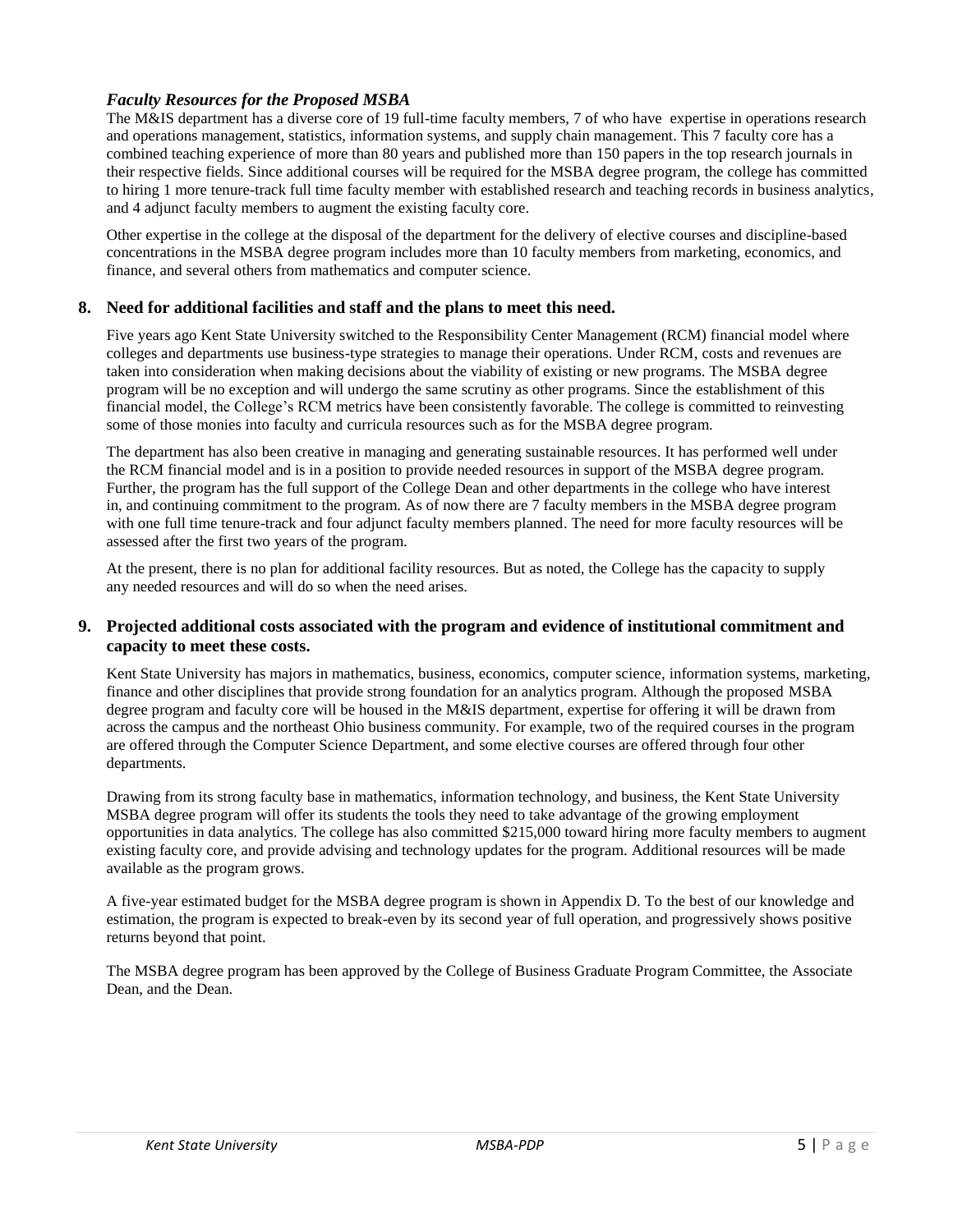# **APPENDICES**

- A: Description of proposed MSBA curriculum
- B: Evidence of need for the MSBA degree program
- C: Similar programs in Ohio
- D: Projected Five-Year Budget for the MSBA degree program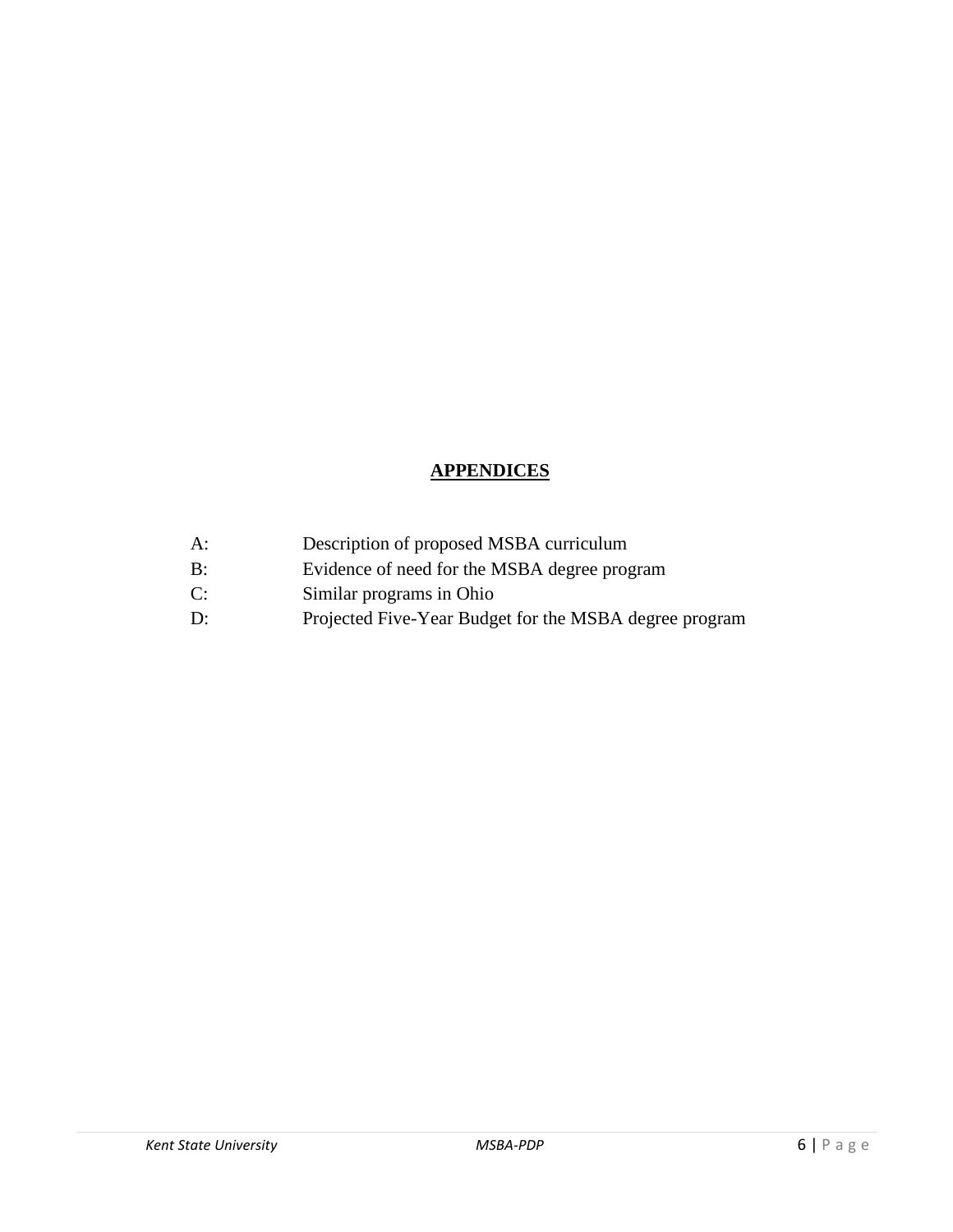# **Appendix A:**

## **Description of Proposed MSBA Curriculum**

## **1. MSBA Degree Program Illustration**

The proposed MSBA is different from similar programs in northeast Ohio because of the following:

- Balance of information and data management, data analysis, decision-making and leadership.
- Interdisciplinary curriculum includes required or elective courses from business functional areas, Computer Science, Digital Sciences, and Information Architecture & Knowledge Management.
- Distinctive faculty in leadership and organizational behavior adds to our ability to balance the technical and social/managerial aspects.
- Use of enterprise technologies: SAP Alliance (HANA, crystal reports, analytics modules), Oracle Academy (Enterprise level DBMS, analytics tools), Hadoop, SAS, JMP, R and others.
- Ability to focus on business functional areas or additional methods with electives.
- Emphasis on communication.



**Figure 1 - MSBA Program Coverage**

The courses in the curriculum have been designed to achieve a balance between the technologies, analytical methods, and the business and personal acumen needed in order to effectively implement analytical methods and interpret, communicate, and act on the results. The correct balance (note that an *equal* balance is not the goal) should provide a graduate from the program with both a firm grasp of the most important analytical techniques along with the knowledge of how they should be implemented, interpreted, and communicated in a variety of business contexts. The overall philosophy of the program is reflected in an observation made by Dave Clark, Vice President of Amazon.com: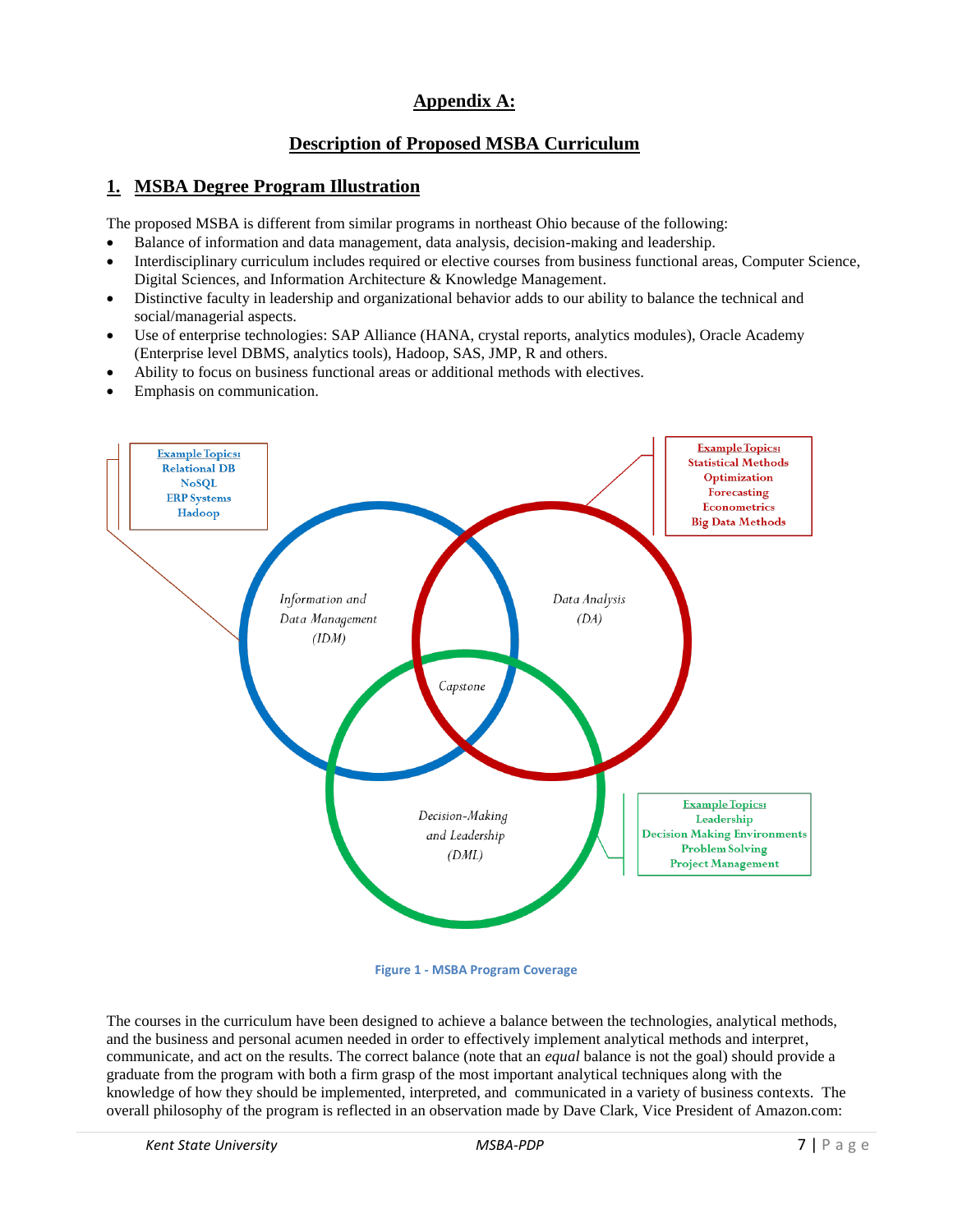"People who can do high level math are practically a commodity. People who can figure out which problem is the right one to solve and then apply high level math are both expensive and elusive. Those who can communicate effectively the answer in such a way managers can understand, priceless.<sup>13</sup><sup>33</sup> Our goal for the MSBA degree program is to produce these "priceless" individuals.

The correct balance between these facets is achieved by formally defining the three facets of the program as Information and Data Management (IDM), Data Analytics (DA), and Decision-Making and Leadership (DML). This view of the curriculum allows each of the courses to be scrutinized with the goal that each of them embodies elements of all three facets. This is especially important in the courses focused on analytical methods where a potential trap to be avoided is over-focusing on the methods rather than exploring the full context of how the methods are used in business environments. Potential employers agree that these are important areas to include in the makeup of the program. In our survey of potential employers, they were asked to categorize each of the three facets as to its importance in the program. The percentage of respondents that selected each category is shown in the table below.

|                                          | Not Important | Somewhat<br>Important | Important | Very<br>Important/<br>Critical |
|------------------------------------------|---------------|-----------------------|-----------|--------------------------------|
| Information and Data<br>Management (IDM) | 0%            | 12.5%                 | 50%       | 37.5%                          |
| Data Analysis (DA)                       | 0%            | 8.7%                  | 39.1%     | 52.2%                          |
| Decision-Making and<br>Leadership (DML)  | 0%            | 8.3%                  | 58.3%     | 33.3%                          |

The balance the program strives for would be towards a mixture of 50% data analytics (DA) with the other 50% split evenly between both Information and Data Management (IDM) and Decision-Making and Leadership (DML). The data analytics portion contains the primary skills associated with analytics. It makes sense that the mix would emphasize this portion while still adequately addressing the important skills represented in the other two facets. Although this is conceptually appealing, we wanted to ensure that potential employers viewed the necessary mix in a similar fashion. In our survey of potential employers we described these three program facets and what percentage of a graduates knowledge should be aligned with each facet. Respondents could enter any percentage they wished as long as they totaled 100%. The results were: 40.83% of knowledge should be aligned with data analytics (DA), while 29.58% should be aligned with both Information and Data Management (IDM) and Decisin-Making and Leadership (DML). While the percentages are marginally different this lends support to the over philosophy of the program.

Information and Data Management includes technologies and methods used to collect, manipulate, and extract data from the extremely large, "messy", and unstructured data commonly refered to as "Big Data", as well as from traditional data sources. Data Analytics includes methods and software technologies for implementing those methods. Decision-Making and Leadership includes decision-making at all stages of analysis: from identifying and defining the problem, to identifying correct technologies and methods to employ, to interpreting the mathematical results and making sound business decisions based on those results. Finally, the Leadership component of this facet is a term that is used here in its broadest sense and encapsulates all the business acumen, communication, human, and other soft skills necessary to be an effective leader within an organization, thus facilitating the ability to achieve maximum benefits associated with the organization's analytics efforts. These communication and leadership skills are covered explicitly in the "Analytics in Practice" and "Business Analytics" required courses and will be 'practiced' in each of the methods-oriented courses as is described below. Additionally, electives such as "Leadership and Organizational Change" allow a student to go into even more depth.

The goal in the design of each of the courses listed below is that all three facets will be integrated into every course. The courses that are predominantly focused on methods should expend at least 10 to 20% of course time on business contextual elements that elevate "mathematical problems" to the level of "business cases". Starting with artificial and polished datasets and stopping with the mathematical conclusions should be strictly avoided. These courses should spend significant time exploring data sources, as well as extracting, modifying, and cleaning data that would be

[http://www.industryweek.com/articles/new\\_business\\_analytics\\_degree\\_aims\\_to\\_produce\\_problem\\_solvers\\_25653.aspx](http://www.industryweek.com/articles/new_business_analytics_degree_aims_to_produce_problem_solvers_25653.aspx)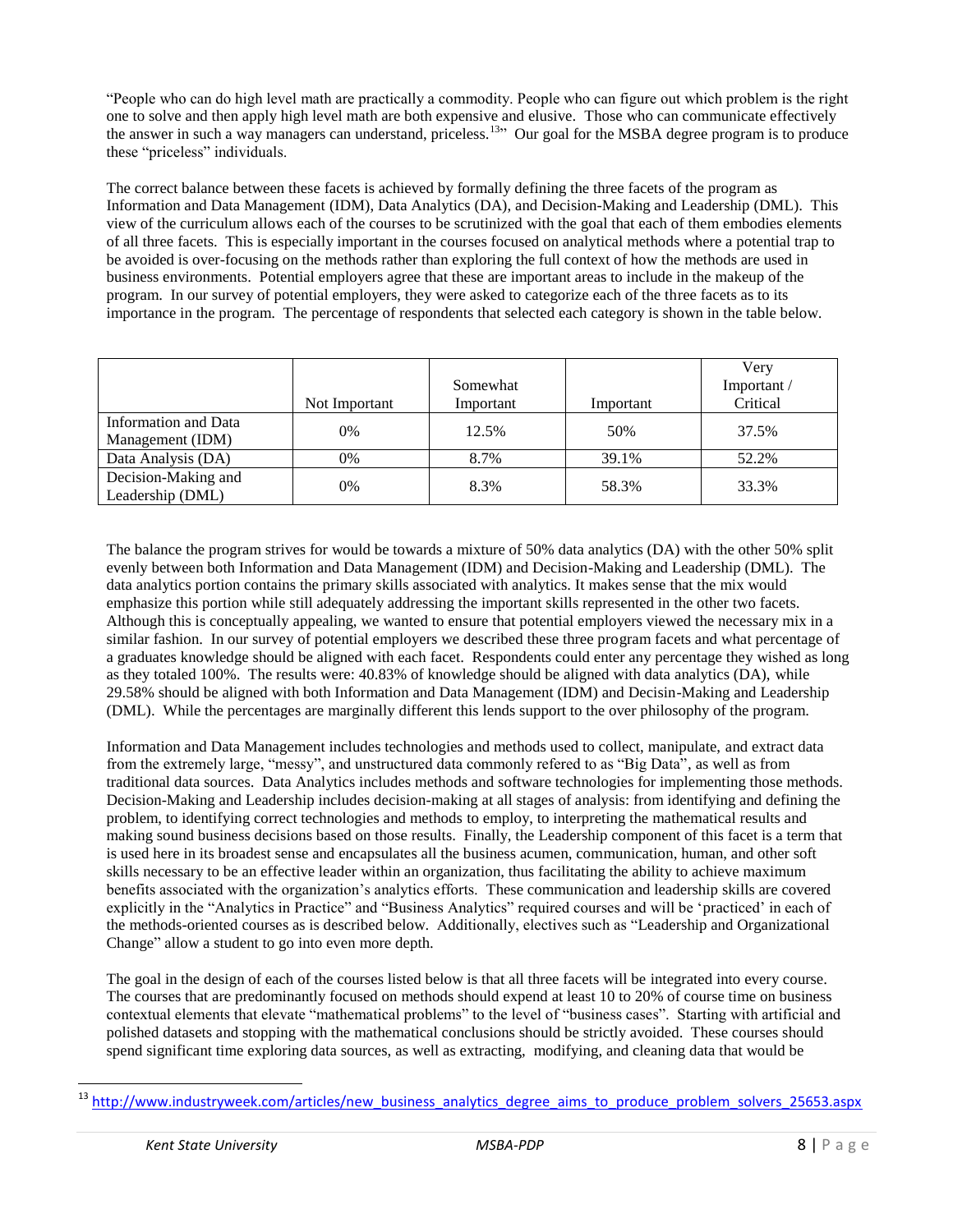required when encountering problems in the real world. Additionally, they should explore the business motivation behind and value of such analyses and, finally, they should explore how the mathematical conclusions inform the business problem and how the results of the analysis can best be communicated. Leadership, as was discussed earlier, is emphasized throughout the process. Leadership is not only reflected in the final conclusions, decisions, and solution implementation but throughout the process from problem identification through implementation and evaluation. Again, the need to incorporate full business cases and contexts in the methods-based courses is a requirement to achieving this goal. Focusing on only the mathematical portion of the process would exclude this critical component.

Simulating the organizational context of business analytics cannot really be accomplished without utilizing the same technologies that are likely to be encountered in real-world organizations. Hence, our memberships in the SAP University Alliance program and Oracle Academy give our students access to some of the premier enterprise-level analytical software available today. Instead of using predominantly MS Excel and statistical packages for demonstration and practice of analytical concepts, our students will interact with fully functional enterprise versions of the various software these vendors provide. Although you will not see SAP or Oracle names in any of our course descriptions or course names (the SAP Alliance actually prohibits that), they will be used pervasively within the coursework. Students will use SAP (as well as other technologies) for tasks such as data visualization, big data analytics (using the huge Sam's Club data warehouse provided through SAP), predictive analytics and data mining, OLAP analysis, reporting (Crystal Reports). In addition to these more exclusive technologies the program will also utilize open source and other proprietory software such as Hadoop, MapReduce, SAS, JMP, R (through SAP intergration and standalone), and others. As new technologies are constantly being developed, the program will actively seek out and incorporate these new technologies where appropriate and available.

The value of the program described above and detailed below is again supported by our survey of NE Ohio potential employers. When asked how they felt about the program overall on a scale from very negative to very positive, 96% were positive or very positive, 4% were neutral, while 0% were negative or very negative. Additionally, they were asked, "If you were responsible for hiring an entry-level employee for an analytics position in your organization, how interested would you be in interviewing graduates of this proposed program?" To this question their responses were, 70% were very interested, 22% were somewhat interested, and only 9% were not interested. Finally, the table below shows their responses on the importance of the courses proposed for the program.

| <b>Course Title</b>         | <b>Not Important</b> | <b>Important</b> | Critical |
|-----------------------------|----------------------|------------------|----------|
| <b>Business Analytics</b>   | $0\%$                | 26.1%            | 73.9%    |
| Database Management &       | $0\%$                | $60.9\%$         | 39.1%    |
| Database Analytics          |                      |                  |          |
| Data Mining Techniques      | $0\%$                | 65.2%            | 34.8%    |
| <b>Advanced Data Mining</b> | 0%                   | 73.9%            | 26.1%    |
| and Predictive Analytics    |                      |                  |          |
| Quantitative Management     | $0\%$                | 82.6%            | 17.4%    |
| Modeling                    |                      |                  |          |
| Analytics for Big Data      | $0\%$                | 73.9%            | 26.1%    |
| Analytics in Practice       | $0\%$                | 52.2%            | 47.8%    |
| Capstone Design in          | $0\%$                | 47.8%            | 52.2%    |
| <b>Business Analytics</b>   |                      |                  |          |

*Survey Question to Potential Employers: "Please provide your opinion as to the importance of each course in the curriculum as a whole"*

#### **Table. Survey Results on Question of Importance within the Program**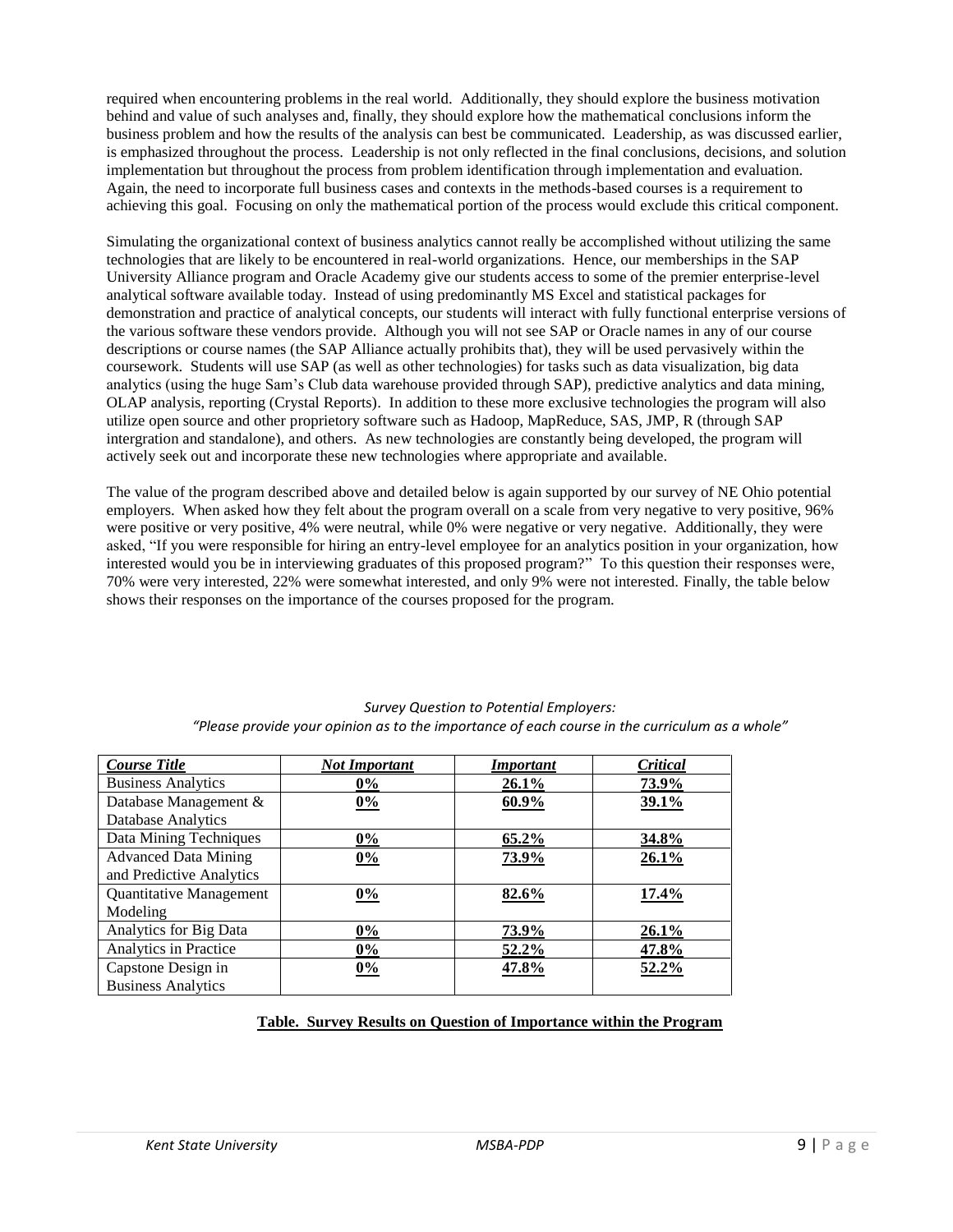## **2. MSBA Course Descriptions**

## *8-Three Credit-Hour Required Courses (24 Total Credit Hours) (25% IDM, 50% DA, 25% DML aggregate balance)*

### **Business Analytics (MIS 64XXX)**

This course provides an overview of business analytics and its appropriate applications in various industries and functional areas. Critical thinking, problem definition, problem solving, effective communication, and leadership are emphasized. Methods such as data visualization and descriptive, predictive, and prescriptive analytics are covered from a broad perspective. This course is applied, hands-on, and case-based. Cases emphasize the communication of quantitative solutions to lay people and required leadership during decision-making and implementation stages. Must be taken during the first semester of enrollment after acceptance into the program (20% IDM, 40% DA, 40% DML).

### **Database Management and Database Analytics (revision of MIS 64082)**

The design, implementation and management of database management systems within organizations are studied from an applied perspective. Additional emphases include data warehousing, structured query language for analytics, and introductions to NoSQL databases and Big Data analytics. Must be taken during the first semester of enrollment after acceptance into the program (70% IDM, 20% DA, 10% DML).

### **Data Mining Techniques (CS 63015)**

The course presents the concepts and techniques of data mining. Data mining is a process of discovering information from a large set of databases. This course takes a database perspective on data mining. Prerequisites: CS 53005 (fulfilled by MIS 64082) and MATH 50011. (10% IDM, 80% DA, 10% DML).

### **Advanced Data Mining and Predictive Analytics (MIS 64XXX)**

This course extends the coverage of data mining and predictive analytics. Topics will focus on the applied use of these techniques in realistic settings. Example techniques include: neural networks, Multilayer Perceptron (MLP) networks, Radial basis functions networks, Support vector machines, Naïve Bayes classification, and others. Prerequisite: CS 63015 (10% IDM, 80% DA, 10% DML).

#### **Quantitative Management Modeling (MIS 64019)**

A variety of optimization and heuristic modeling techniques are explored. Decision-making environments, model selection, and interpretation are emphasized. Various linear and non-linear mathematical programming techniques are the primary topic but are supplemented with other optimization and heuristic techniques (10% IDM, 80% DA, 10% DML).

#### **Analytics for Big Data (CS Special Topic – CS plans to create permanent course)**

This course focuses on techniques commonly applied to the vast stores of mostly unstructured data being generated in business today. Focal techniques and technologies include: Hadoop, map reduce technology, unstructured data concepts, and noSQL databases (40% IDM, 50% DA, 10% DML).

#### **Analytics in Practice (MIS 64XXX)**

This course focuses on supporting techniques and managerial and professional skills necessary to being an effective data analyst. Other topics include project management, requirements analysis, change management, team dynamics, leadership, and effective communication between all stakeholders (10% IDM, 10% DA, 80% DML).

## **Capstone Design in Business Analytics (MIS 64XXX)**

In this culminating project, students draw on the breadth and depth of the curriculum to address an industry supplied problem in small teams. Teams will explore prescriptive analytics as is appropriate to their design project (30% IDM, 40% DA, 30% DML).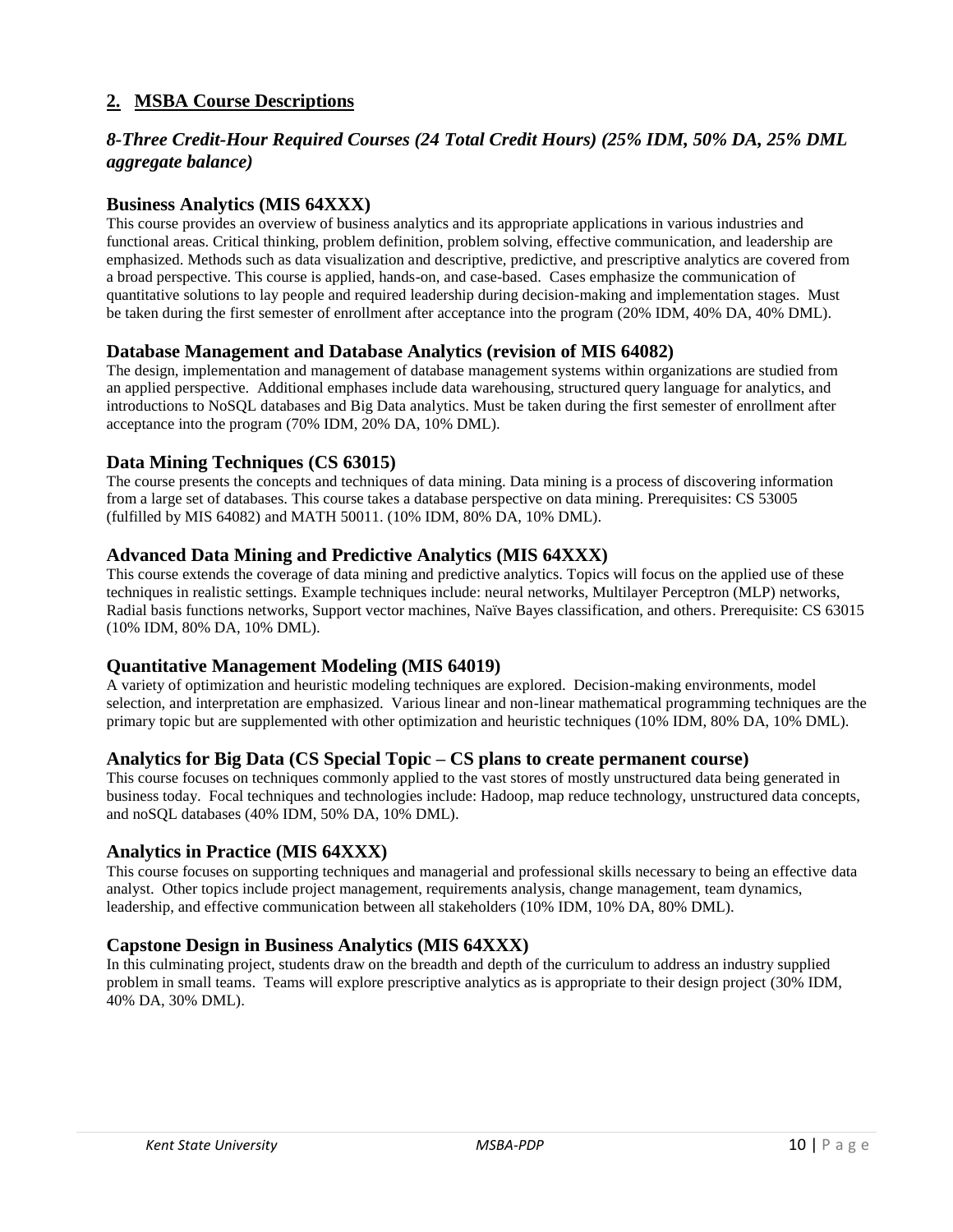## *2-Three Credit-Hour Elective Courses (6 Total Credit Hours) – extends knowledge on methods and/or business functions and processes*

#### **Methods Electives:**

| <b>MIS 64011</b>  | <b>Systems Simulation</b> |
|-------------------|---------------------------|
| <b>ECON 62054</b> | Econometrics I            |
| IAKM 60370        | Semantic Analysis Methods |
| <b>IAKM 60411</b> | <b>Clinical Analytics</b> |
| <b>DSCI 64210</b> | Data Science              |

#### **Business Functions and Processes Electives\*:**

| <b>MIS 64028</b>  | Global Supply Chain Business Models              |
|-------------------|--------------------------------------------------|
| <b>MIS 64160</b>  | Leadership and Organizational Change             |
| <b>MKTG 65051</b> | <b>Marketing Management</b>                      |
| IAKM 60312        | Business Intelligence - Competitive Intelligence |
| <b>DSCI 61010</b> | Enterprise Architecture                          |

## **3. Example Full-Time Schedules**

#### **One-year, 12 Months, example:**

#### *Fall – 12 credit hours*

Business Analytics\* Database Management and Database Analytics\* Data Mining Techniques\* Analytics in Practice or Elective

#### *Spring – 12 credit hours*

Advanced Data Mining and Predictive Analytics Quantitative Management Modeling Analytics for Big Data Analytics in Practice or Elective

#### *Summer – 6 credit hours*

Capstone Design Analytics in Practice or Elective

#### **One-Year, 9 Months, example:**

#### *Fall – 15 credit hours*

Business Analytics\* Database Management and Database Analytics\* Data Mining Techniques\* Analytics in Practice or Elective Elective

#### *Spring – 15 credit hours*

Advanced Data Mining and Predictive Analytics Quantitative Management Modeling Analytics for Big Data Analytics in Practice or Elective Capstone Design

\*course must be taken first semester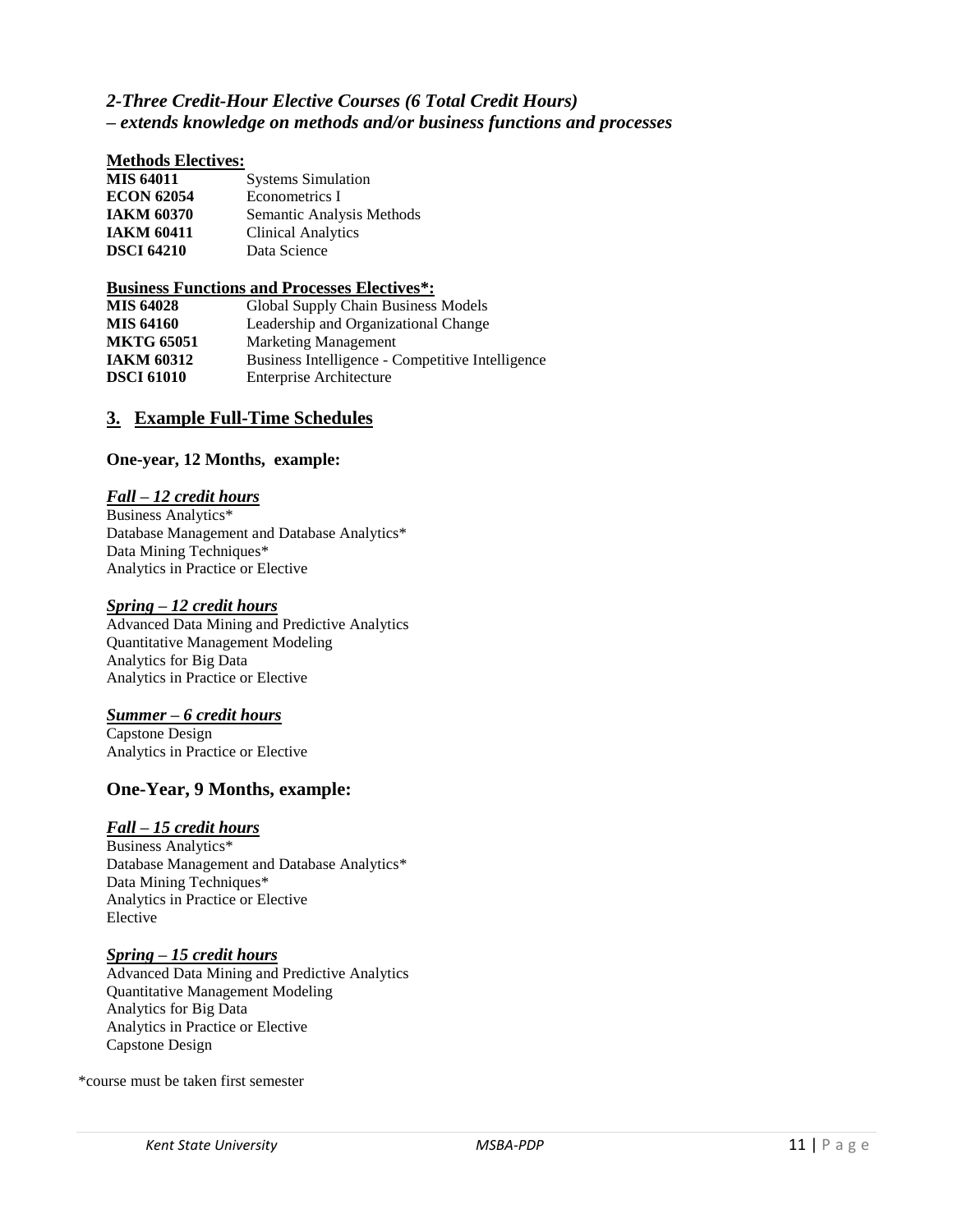## **Appendix B:**

## **Evidence of Need for the MSBA Degree Program**

Several research reports continue to stress the importance of knowledge in data analytics. In one such report the authors concluded that ability to analyze big data "will become a key basis of competition, underpinning new waves of productivity growth, innovation, and consumer surplus."<sup>14</sup> The study further observes that by 2018, the United States could face a "shortage" of 140,000 to 190,000 people with deep analytical skills as well as 1.5 million managers and analysts with the know-how to use the analysis of big data to make effective decisions." This observation is also supported by the latest U.S. Bureau of Labor Statistics<sup>15</sup> data on job outlook for people with analytics related experiences, some of which are presented in the following table.

|                           | .Iob           | <b>Percent</b> |                           | <b>Median</b> |
|---------------------------|----------------|----------------|---------------------------|---------------|
| Occupation                | <b>Outlook</b> | <b>Change</b>  | <b>Rate of Change</b>     | Pay/year      |
|                           |                |                |                           |               |
| <b>Mathematicians</b>     | 800            | 23%            | Much faster than average  | \$101,360     |
| <b>Financial Analysts</b> |                |                |                           |               |
|                           | 39,300         | 16%            | Faster than average       | \$76,900      |
|                           |                |                |                           |               |
| <b>Budget Analysts</b>    | 3.800          | 6%             | Slower than Average       | \$69,280      |
| <b>Market Research</b>    |                |                |                           |               |
| <b>Analysts</b>           | 131,500        | 32%            | Much faster than average. | \$60,300      |
|                           |                |                |                           |               |
| <b>Statisticians</b>      | 7.400          | 27%            | Much faster than average. | \$75,560      |
| <b>Operations</b>         |                |                |                           |               |
| <b>Research Analysts</b>  | 19.500         | 27%            | Much faster than average. | \$72,100      |
| <b>Computer Systems</b>   |                |                |                           |               |
| <b>Analysts</b>           | 127,700        | 25%            | Much faster than average  | \$79,680      |
| <b>Information</b>        |                |                |                           |               |
| <b>Security Analysts</b>  | 27,400         | 37%            | Much faster than average. | \$86,170      |

2*012-2022 Job Outlook for Analytics Related Occupations*

 $\overline{a}$ <sup>14</sup> <http://www.mckinsey.com/insights>

<sup>15</sup> <http://www.bls.gov/ooh/business-and-financial/>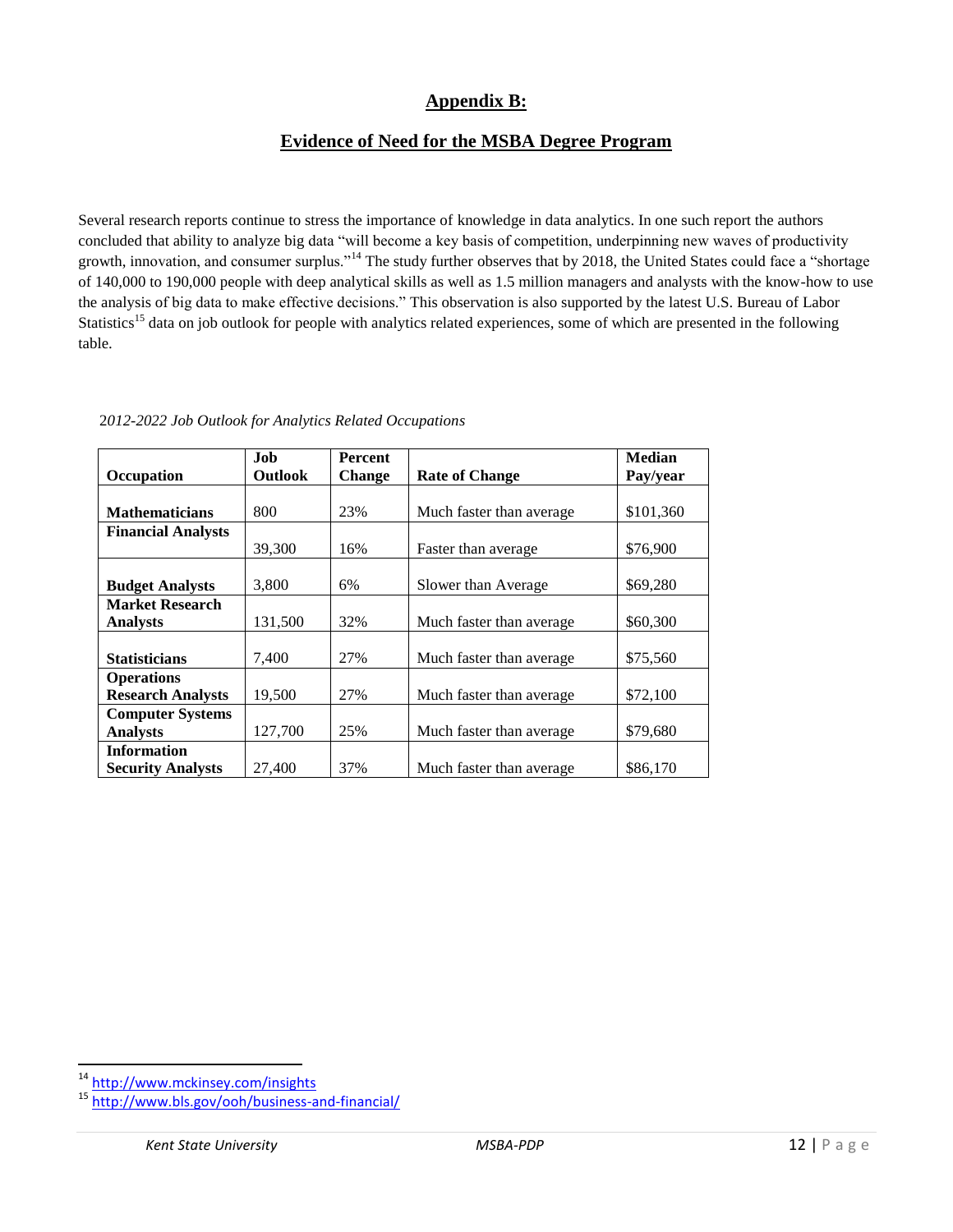# **Appendix C:**

## **Similar Programs in Ohio**

Jobs Ohio<sup>16</sup> reports that "three of the world's largest big data solution providers are located or headquartered in Ohio," and that Ohio is "home to many of the largest consumer product and apparel companies in the world", who depend on data analytics to run their businesses. Higher education has an indubitable role in providing the educated and labor force-ready students these businesses urgently need to remain competitive. The state of Ohio recognizes this urgency by making workforce readiness a top priority. Yet, as shown in the table below, only 5 out of 13 four-year institutions in the state currently have data analytics programs.

| <b>Institution</b>                                   | <b>Baccalaureate</b>                                                                              | <b>Masters</b>                                                                                                                                                              | <b>Comments</b>                                                                                       |
|------------------------------------------------------|---------------------------------------------------------------------------------------------------|-----------------------------------------------------------------------------------------------------------------------------------------------------------------------------|-------------------------------------------------------------------------------------------------------|
| <b>Kent State</b><br><b>University</b><br>(Proposed) |                                                                                                   | 30 credit-hour business<br>analytics program<br>integrating data<br>management, data<br>analysis, and decision-<br>making and leadership                                    | Graduate program. Data analysts<br>with both analytical and strategic<br>decision making skills       |
| <b>The Ohio State</b><br><b>University</b>           | 5-hour cluster of<br>business analytics<br>courses beyond<br>baccalaureate<br>degree requirements |                                                                                                                                                                             | Undergraduate program. Far from<br>northeast Ohio to serve growing<br>needs of the region             |
| <b>University of</b><br><b>Cincinnati</b>            |                                                                                                   | 35 credit hours: 21 in<br>modeling and statistics,<br>and 14 in electives                                                                                                   | Comprehensive program but not<br>close to northeast Ohio to serve<br>growing needs of the region      |
| <b>Bowling Green</b><br><b>State University</b>      | Undergraduate<br>specialization in<br>business analytics                                          | 39 credit hours in<br>analytics, statistics,<br>database and project<br>management                                                                                          | Graduate program comprehensive<br>but cannot fulfill growing needs of<br>the region                   |
| <b>Cleveland State</b><br><b>University</b>          |                                                                                                   | 16 hours certificate<br>program in marketing<br>analytics                                                                                                                   | The courses and program are<br>specific to marketing                                                  |
| <b>Case Western</b><br><b>Reserve University</b>     |                                                                                                   | 39 credit hours: 9<br>business core hours<br>(including 3 hours of<br>Marketing Analytics for<br>SCM), 12 hours of<br>operations research, and<br>18 hours of supply chain. | Program comprehensive but focused<br>on OR and SCM, and cannot fulfill<br>growing needs of the region |
| <b>University of</b><br><b>Akron</b>                 |                                                                                                   | 9 credit-hour MBA-<br>concentration                                                                                                                                         | The program is only a concentration                                                                   |

<sup>&</sup>lt;sup>16</sup> Jobs Ohio, 2013/2014 annual report/Strategic plan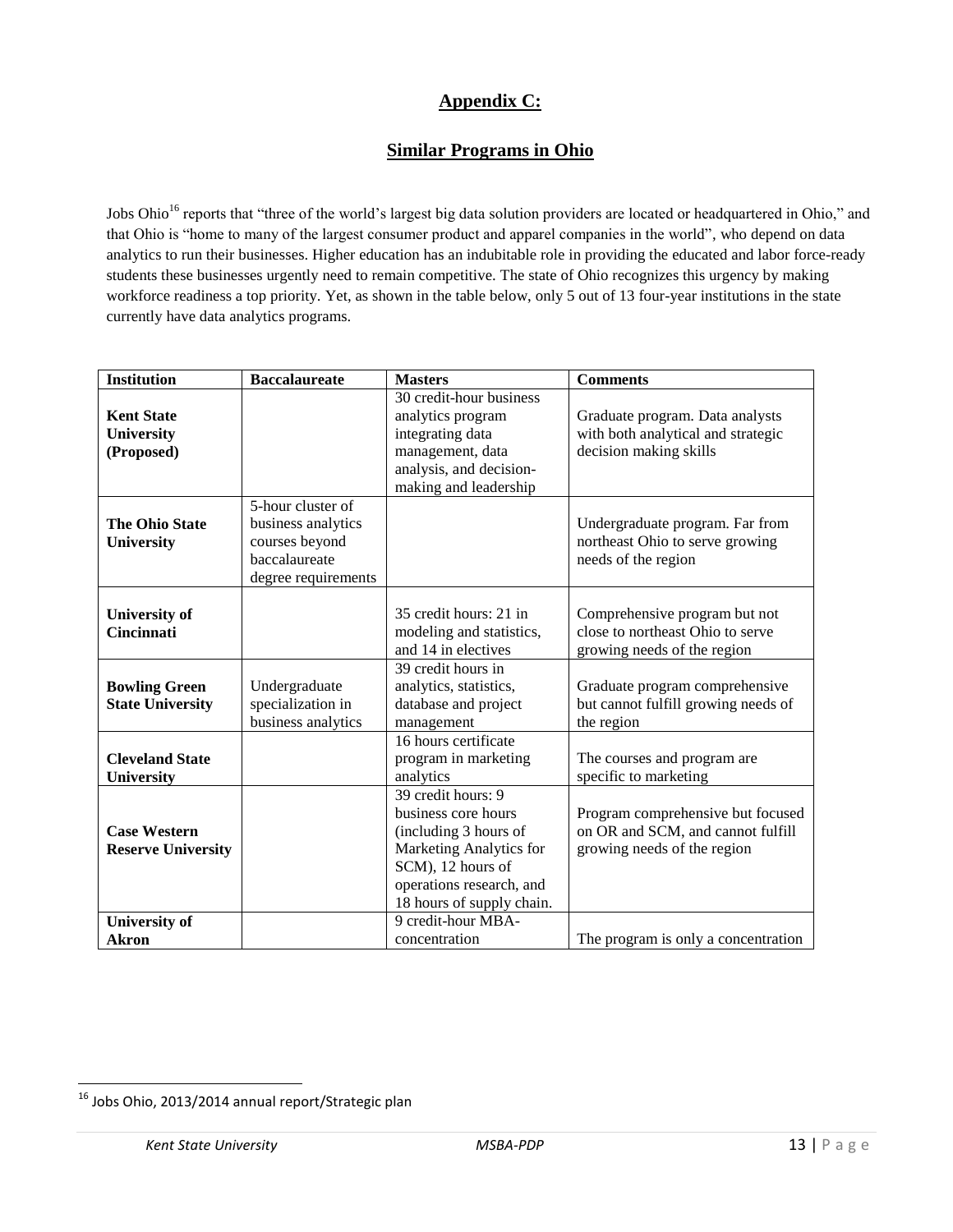Another report by Jobs Ohio Information Technology and Services<sup>17</sup> supports the earlier report, stating that "Ohio is recognized as a global leader in data analytics." However, as is clear from the map of the state's major metropolitan areas below, two of the data analytics programs (Ohio State University—undergraduate cluster, and University of Cincinnati comprehensive graduate) are in the southern half of the state. Clearly, there is unmet need of comprehensive data analytics educational programs in the northern half of the state, especially in the Cleveland/Akron metropolitan area, to serve the growing needs of students and businesses in northeast Ohio.



Ohio's metropolitan technology hot beds

<sup>17</sup> [http://jobs-ohio.com/images/information\\_technology\\_aug13.pdf](http://jobs-ohio.com/images/information_technology_aug13.pdf)